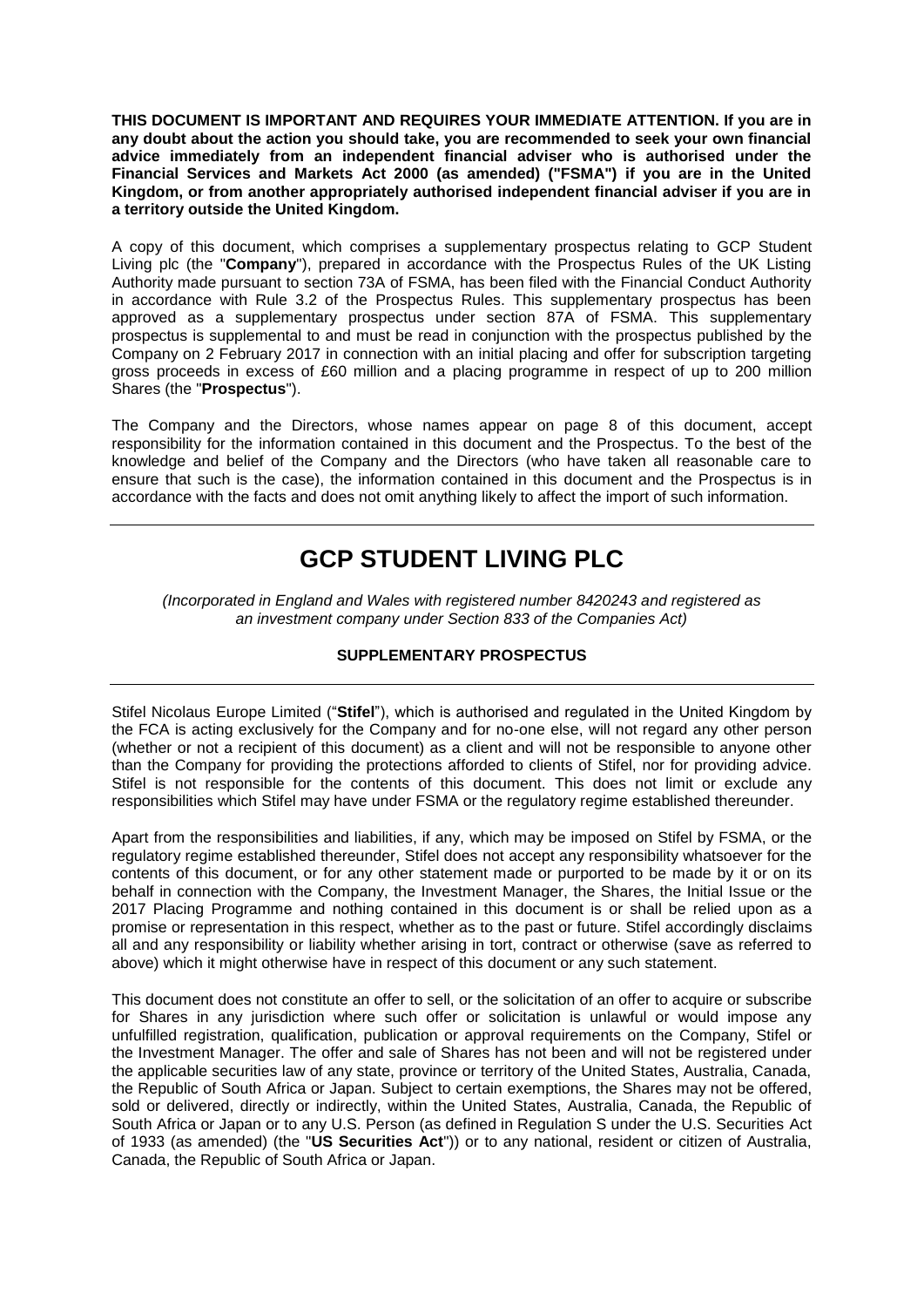The Shares have not been nor will be registered under the U.S. Securities Act or with any securities or regulatory authority of any state or other jurisdiction of the United States and the Shares may not be offered, sold, exercised, resold, transferred or delivered, directly or indirectly, within the United States or to, or for the account or benefit of, U.S. Persons (as defined in Regulation S under the U.S. Securities Act), except pursuant to an exemption from, or in a transaction not subject to, the registration requirements of the U.S. Securities Act and in compliance with any applicable securities laws of any state or other jurisdiction in the United States. There will be no public offer of the Shares in the United States. The Shares are being offered or sold outside the United States to non U.S. Persons in offshore transactions in reliance on the exemption from the registration requirements of the U.S. Securities Act provided by Regulation S thereunder. The Company has not been and will not be registered under the U.S. Investment Company Act of 1940, as amended (the "**U.S. Investment Company Act**") and investors will not be entitled to the benefits of the U.S. Investment Company Act.

This document is dated: 27 September 2017.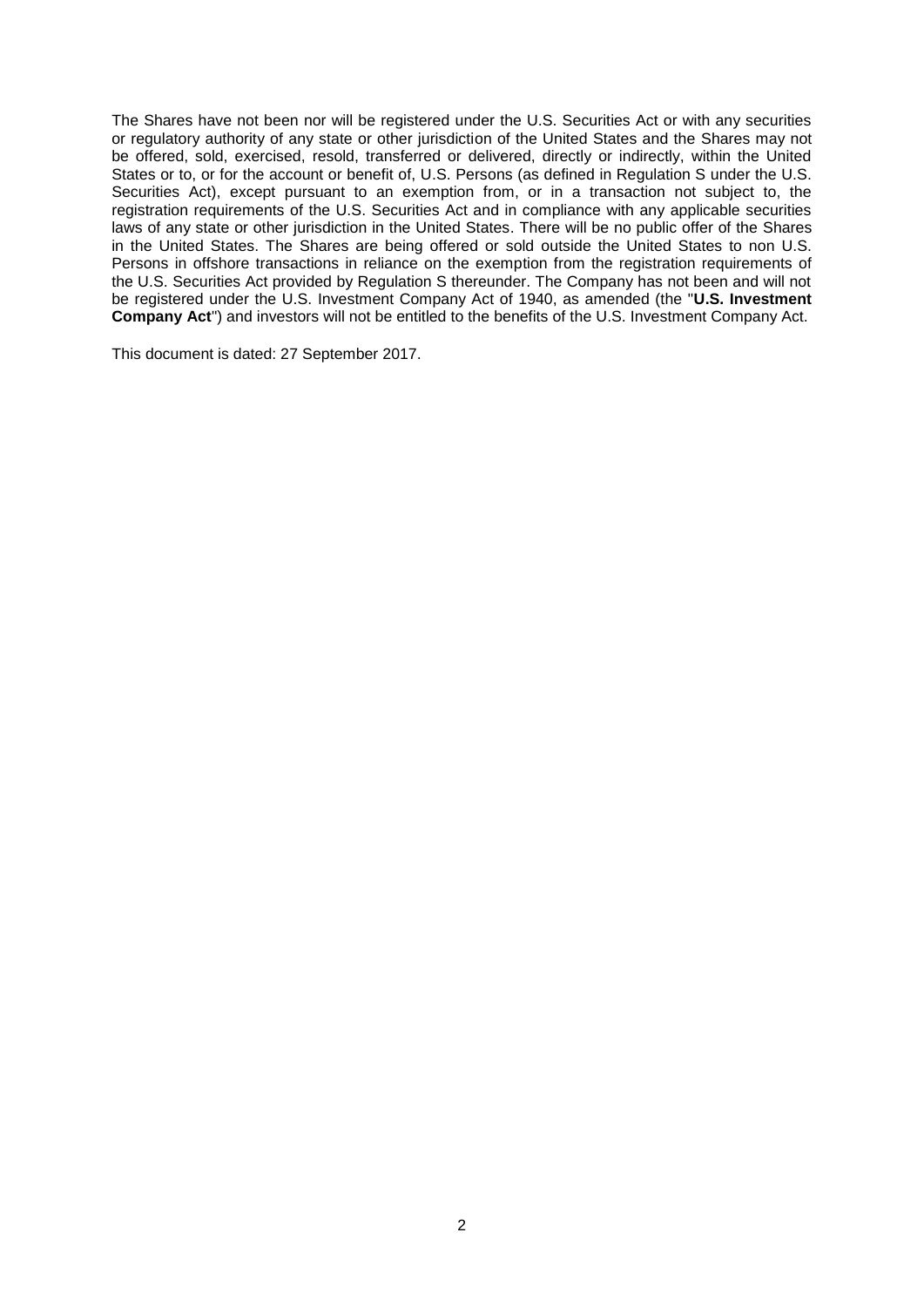## 1. **INTRODUCTION**

This document is being published as a supplement to the Prospectus published on 2 February 2017.

The publication of this document is a regulatory requirement under the Prospectus Rules following the publication of the audited consolidated financial statements of the Group for the financial period from 1 July 2016 to 30 June 2017. The publication of the audited consolidated financial statements constitutes a significant new factor relating to the information contained in the Prospectus.

This document is supplemental to, and should be read in conjunction with, the Prospectus.

Words and phrases defined in the Prospectus shall have the same meaning in this document unless otherwise defined herein.

#### **Audited consolidated financial statements of the Group for the financial period from 1 July 2016 to 30 June 2017**

On 15 September 2017, the Company published the audited consolidated financial statements of the Group for the financial period from 1 July 2016 to 30 June 2017 in respect of which the Company's auditor, Ernst & Young LLP, Chartered Accountants and Statutory Auditor, of 25 Churchill Place, Canary Wharf, London E14 5EY, has given an unqualified opinion that the accounts give a true and fair value of the state of affairs of the Group as at 30 June 2017 and its profits for the period then ended, have been properly prepared in accordance with the Companies Act, have been delivered to Companies House and are incorporated into this document in full by reference to the same.

#### 2. **FINANCIAL INFORMATION ON THE GROUP**

## 2.1 **Historical financial information**

The audited consolidated financial statements of the Group for the financial period ended 30 June 2017, which have been incorporated by reference into this document and the Prospectus include the information specified in the tables below. Where the audited consolidated financial statements of the Group for the financial period ended 30 June 2017 make reference to other documents, such other documents are not incorporated into and do not form part of this document and the Prospectus.

#### *Nature of information Audited consolidated*

|                                        | financial statements of the<br>Group for the period from 1<br>July 2016 to 30 June 2017<br>(Page No(s)) |
|----------------------------------------|---------------------------------------------------------------------------------------------------------|
| Statement of Comprehensive Income      | 70                                                                                                      |
| <b>Statement of Financial Position</b> | 71                                                                                                      |
| Statement of Changes in Equity         | 72                                                                                                      |
| <b>Statement of Cash Flows</b>         | 73                                                                                                      |
| Notes to the Financial Statements      | 74                                                                                                      |
| Report of the Independent Auditor      | 66                                                                                                      |
| <b>Chairman's Statement</b>            | 4                                                                                                       |
| Directors' Report                      | 60                                                                                                      |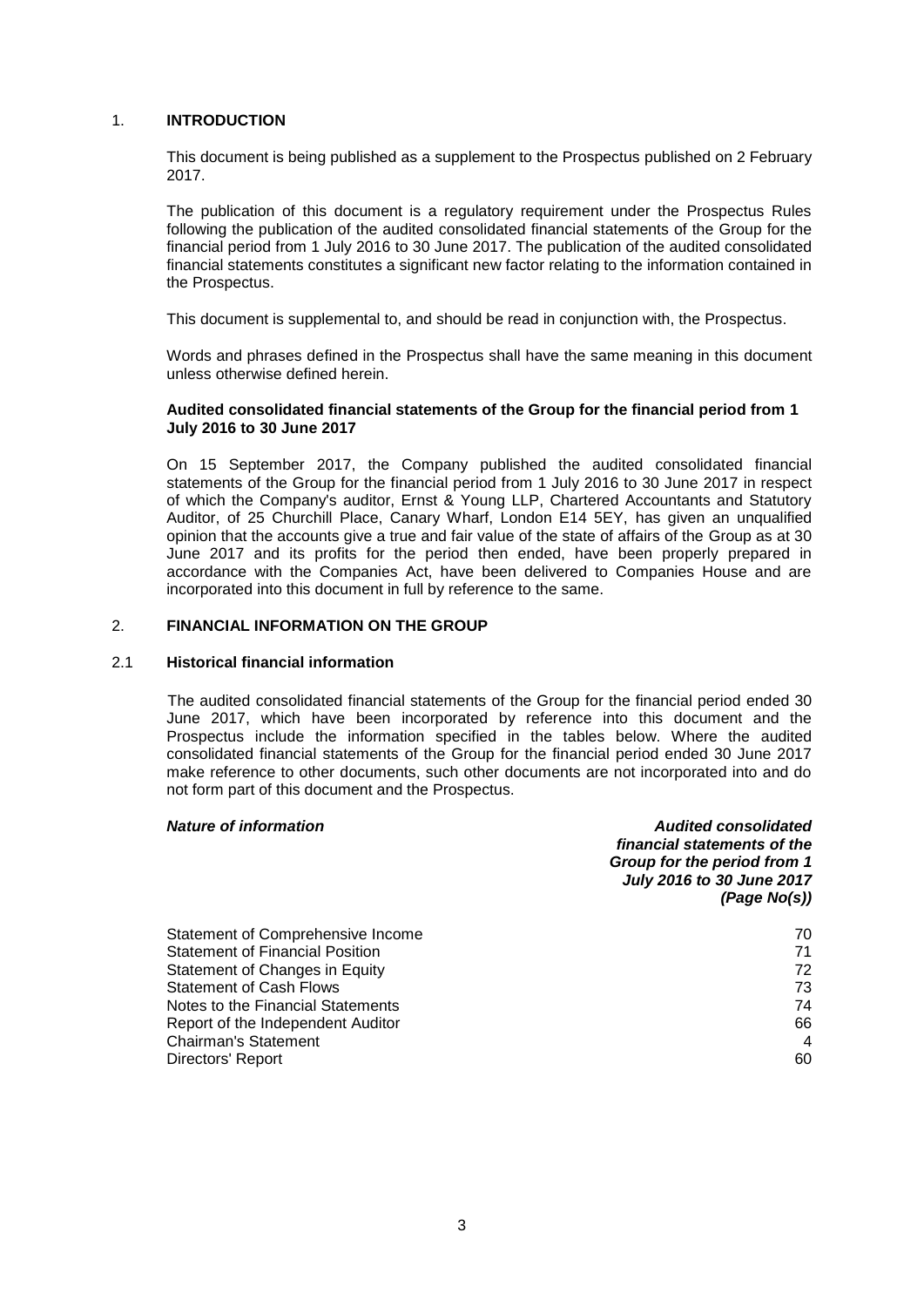## 2.2 **Selected financial information**

The key audited figures that summarise the Group's financial condition in respect of the financial period ended 30 June 2017 which have been extracted directly on a straightforward basis without material adjustment from the historical financial information referred to under the sub-heading "Historical financial information" above, are set out in the following table:

## *Consolidated Statement of Financial Position*

|                                                                                  | period ended 30<br><b>June 2017</b><br>(audited)<br>£'000                     |
|----------------------------------------------------------------------------------|-------------------------------------------------------------------------------|
| Assets and liabilities                                                           |                                                                               |
| Investment property                                                              | 634,640                                                                       |
| Trade and other receivables<br>Cash and cash equivalents                         | 7,825<br>55,110                                                               |
| Total assets                                                                     | 697,575                                                                       |
| Trade and other payables                                                         | 5,148                                                                         |
| Deferred income                                                                  | 7,964                                                                         |
| Interest bearing loans and borrowings<br>Financial liabilities at amortised cost | 217,469                                                                       |
| <b>Total liabilities</b>                                                         | 230,581                                                                       |
| Net assets                                                                       | 466,994                                                                       |
| Number of Shares<br>NAV per Share (pence)                                        | 335,768,782<br>139.08                                                         |
| <b>Consolidated Statement of Comprehensive Income</b>                            |                                                                               |
|                                                                                  | As at or for the<br>period ended 30<br><b>June 2017</b><br>(audited)<br>£'000 |
| Income and expenses                                                              |                                                                               |
| Revenue                                                                          | 28,611                                                                        |
| Property operating expenses<br>Administration expenses                           | (6,086)<br>(6,072)                                                            |
| Fair value gains on investment properties                                        | 11,855                                                                        |
| Operating profit                                                                 | 28,308                                                                        |
| Finance expenses - other<br>Net gains/(losses) on valuation of cash flow hedges  | (4,864)                                                                       |
| Total comprehensive income for the period                                        | 23,474                                                                        |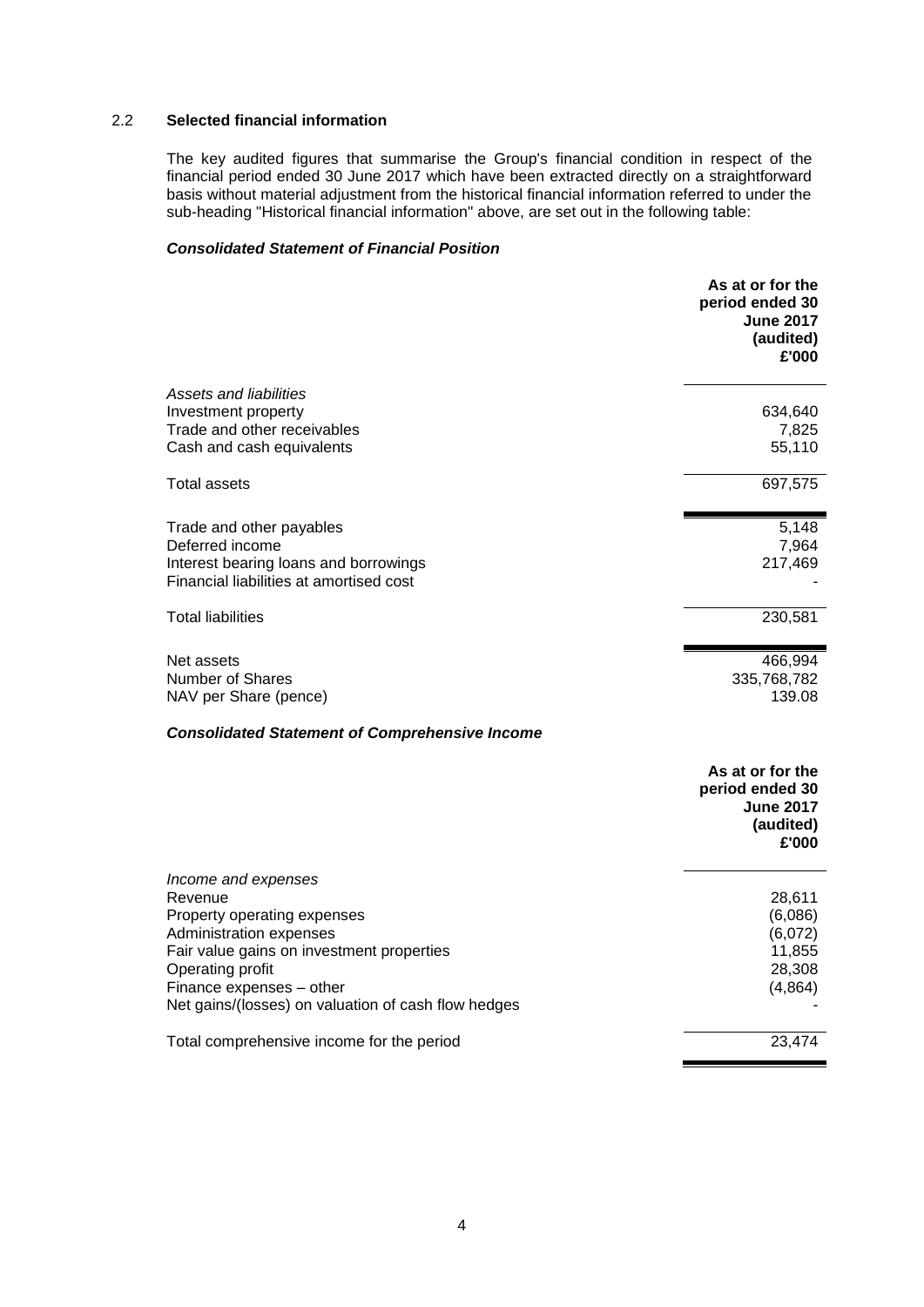## 2.3 **Operating and financial review**

The published audited consolidated financial statements of the Group for the financial period ended 30 June 2017, which have been incorporated by reference into this document, include, on the pages specified in the table below, descriptions of the Group's financial condition (in both capital and revenue terms), details of the Group's investment activity and portfolio exposure, and changes in its financial condition for the financial period ended 30 June 2017:

|                                | As at or for the<br>period ended 30<br><b>June 2017</b><br>(Page no(s)) |
|--------------------------------|-------------------------------------------------------------------------|
| Chairman's statement           | 4                                                                       |
| Strategic report               | 8                                                                       |
| Strategic overview             | 8                                                                       |
| Corporate governance statement | 44                                                                      |
| Review of the financial year   | 14                                                                      |
| Company performance            | 17                                                                      |
| Property portfolio             | 18                                                                      |

## 3. **NO SIGNIFICANT CHANGE**

Save to the extent disclosed below, as at the date of this document, there has been no significant change in the financial or trading position of the Company or the Group since 30 June 2017, being the last date in respect of which the Group has published financial information.

On 4 July 2017, the Group entered into conditional contracts to acquire and forward fund the construction of Circus Street, Brighton, for an estimated cost of c.£70 million. Circus Street is expected to provide c.450 beds ahead of the 2019/20 academic year and will be contracted on a 21 year lease, with upward only annual uplifts of RPI plus 50bps (capped and collared at 5 per cent. and 2 per cent. respectively), to a subsidiary owned and guaranteed by Kaplan UK Limited ("**Kaplan**"). Kaplan is a global Higher Education Institution with a long term track record in the provision of educational services.

On 7 July 2017, the Company allotted and issued 49,295,774 Shares raising gross proceeds of c.£70 million.

The independent Valuer completed a valuation of the Company's property portfolio as at 30 June 2017. Pursuant to such valuation, the independent Valuer valued the Company's portfolio at £634.6 million.

The Company declared, and on 5 September 2017 paid, a fourth interim dividend of 1.46 pence per Share in respect of the period ended 30 June 2017.

## 4. **SUMMARY**

In accordance with Prospectus Rule 3.4.2, the following paragraphs contained in the Summary are supplemented and updated as follows:

| Summary<br>reference | Summary<br>reference title | <b>Updated information</b>                                                                                                                                                                                                                                          |
|----------------------|----------------------------|---------------------------------------------------------------------------------------------------------------------------------------------------------------------------------------------------------------------------------------------------------------------|
| B.7                  | <b>Kev</b><br>information  | financial   The selected historical financial information set out below,<br>which has been prepared under IFRS, has been extracted<br>without material adjustment from the audited consolidated<br>financial statements of the Group for the financial period ended |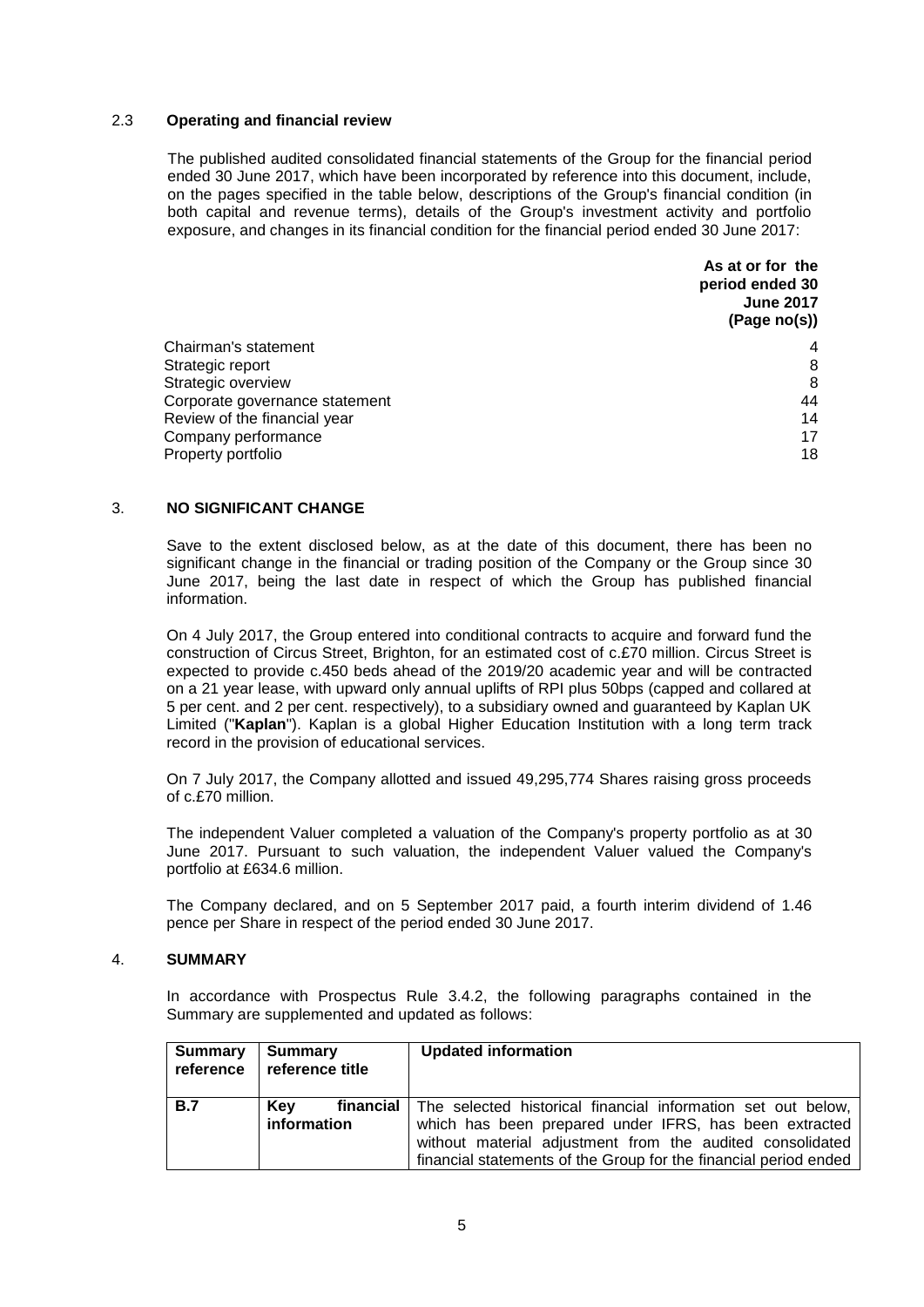| 30 June 2017:                                                                                                                                                                                                                                             |                                                                               |
|-----------------------------------------------------------------------------------------------------------------------------------------------------------------------------------------------------------------------------------------------------------|-------------------------------------------------------------------------------|
| <b>Consolidated Statement of financial position</b>                                                                                                                                                                                                       |                                                                               |
|                                                                                                                                                                                                                                                           | As at or for the<br>period ended<br>30 June 2017<br>(audited)<br>£'000        |
| <b>Assets and liabilities</b><br>Investment property<br>Trade and other receivables<br>Cash and cash equivalents<br><b>Total assets</b>                                                                                                                   | 634,640<br>7,825<br>55,110<br>697,575                                         |
| Trade and other payables<br>Deferred income<br>Interest bearing loans and borrowings<br>Financial liabilities at amortised cost<br><b>Total liabilities</b>                                                                                               | 5,148<br>7,964<br>217,469<br>230,581                                          |
| Net assets<br><b>Number of Shares</b><br>NAV per Share (pence)<br><b>Consolidated Statement of Comprehensive Income</b>                                                                                                                                   | 466,994<br>335,768,782<br>139.08                                              |
|                                                                                                                                                                                                                                                           | As at or for the<br>period ended 30<br><b>June 2017</b><br>(audited)<br>£'000 |
| Income and expenses<br>Revenue<br>Property operating expenses<br>Administration expenses<br>Fair value gains on<br>investment<br>properties<br>Operating profit<br>Finance expenses - other<br>Net gains/(losses) on the valuation of<br>cash flow hedges | 28,611<br>(6,086)<br>(6,072)<br>11,855<br>28,308<br>(4,864)                   |
| Total comprehensive income for the<br>period                                                                                                                                                                                                              | 23,474                                                                        |
| In addition to information previously disclosed in the Prospects,<br>since the date of the Prospectus:                                                                                                                                                    |                                                                               |
| on 24 February 2017, the Company allotted and<br>issued 57,545,195 Shares raising gross proceeds of<br>£80.6 million;<br>on 6 March 2017, the Company paid a second interim<br>٠                                                                          |                                                                               |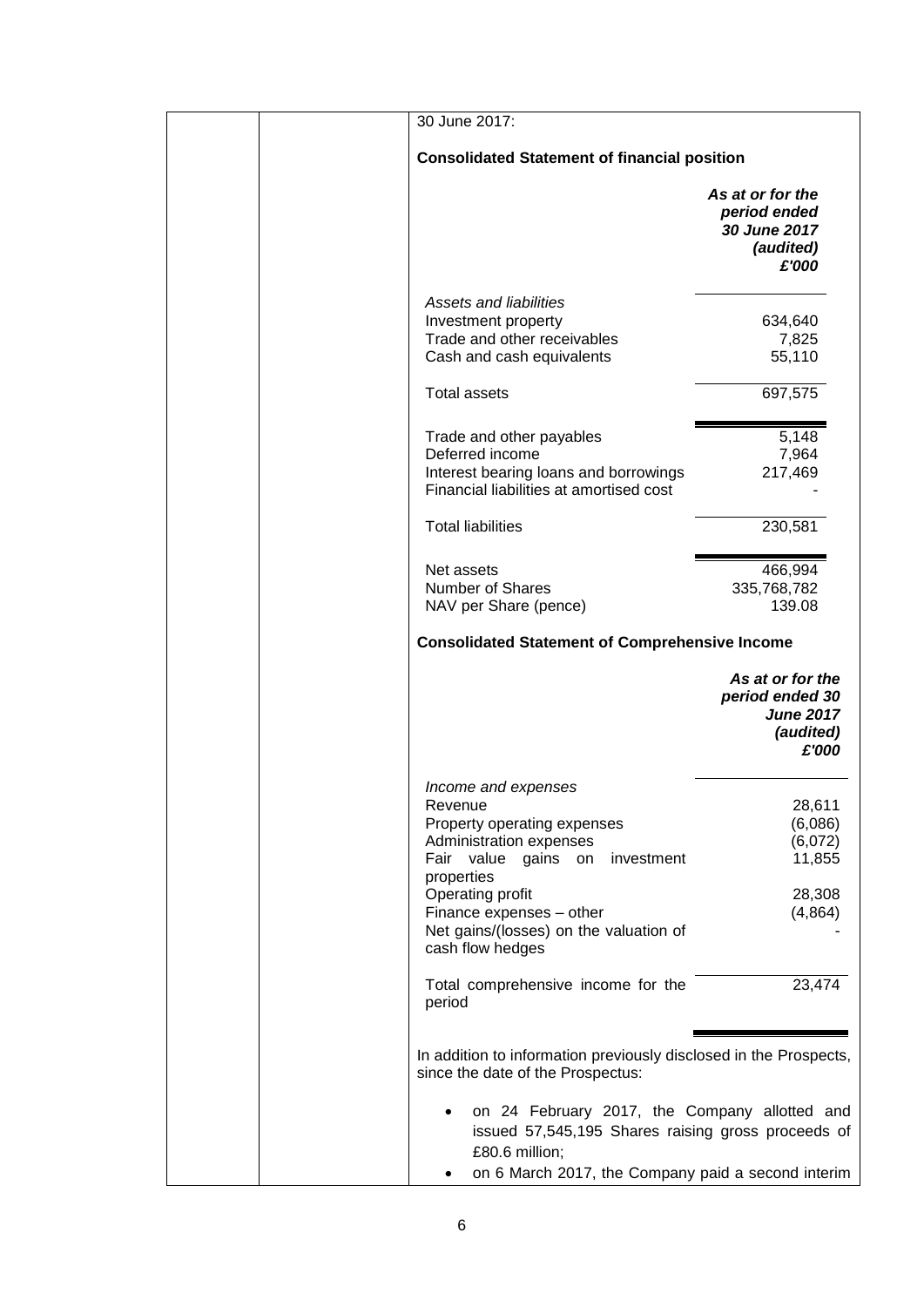| dividend of 1.43 pence per Share in respect of the                                                        |
|-----------------------------------------------------------------------------------------------------------|
| quarter ended 31 December 2016;                                                                           |
| on 3 April 2017, the Group and the Lender agreed to                                                       |
| increase its existing £130 million secured debt facility                                                  |
| entered into on 25 September 2015, by a further £40                                                       |
| million to £170 million. The increased facility, which is                                                 |
| fully drawn, is repayable in 2024 and the cost of the                                                     |
| debt on the loan was reduced from 3.07 per cent. to                                                       |
| 3.01 per cent. The security package remained                                                              |
| unchanged. On the same date, the Group entered into                                                       |
| a new term loan facility of £65 million with the Lender                                                   |
| of which £50 million was drawn down on 5 April 2017                                                       |
| and £15 million was drawn down on 15 September                                                            |
| 2017, both at a fixed cost of debt of 2.82 per cent The                                                   |
| facility is repayable in 2029 and is secured against                                                      |
| certain of the Group's assets. The Group has total                                                        |
| borrowings of £235 million and a blended cost of<br>borrowing of 2.96 per cent.;                          |
| on 5 April 2017, the Group acquired Woburn Place,                                                         |
| London WC1 for c.£135 million. The property is                                                            |
| currently being refurbished and it is expected that the                                                   |
| refurbishment will be substantially completed ahead of                                                    |
| the 2018/19 academic year and will provide c.420                                                          |
| modern beds as well as communal areas;                                                                    |
| the Company declared, and on 5 June 2017 paid, a                                                          |
| third interim dividend of 1.43 pence per Share in                                                         |
| respect of the quarter ended 31 March 2017;                                                               |
| on 4 July 2017, the Group entered into conditional                                                        |
| contracts to acquire and forward fund the construction                                                    |
| of Circus Street, Brighton, for an estimated cost of                                                      |
| c.£70 million. Circus Street is scheduled to provide<br>c.450 beds ahead of the 2019/20 academic year and |
| will be contracted on a 21 year lease, with upward only                                                   |
| annual uplifts of RPI plus 50bps (capped and collared                                                     |
| at 5 per cent. and 2 per cent. respectively), to a                                                        |
| subsidiary owned and guaranteed by Kaplan UK                                                              |
| Limited ("Kaplan"). Kaplan is a global Higher                                                             |
| Education Institution with a long term track record in                                                    |
| the provision of educational services;                                                                    |
| on 7 July 2017, the Company allotted and issued                                                           |
| 49,295,774 Shares raising gross proceeds of c.£70                                                         |
| million;                                                                                                  |
| the independent Valuer completed valuations of the                                                        |
| Company's property portfolio as at 31 March 2017 and                                                      |
| 30 June 2017. Pursuant to such valuations, the                                                            |
| independent Valuer valued the Company's portfolio at                                                      |
| £479.1 million and £634.6 million respectively; and                                                       |
| the Company declared, and on 5 September 2017<br>٠                                                        |
| paid, a fourth interim dividend of 1.46 pence per Share                                                   |
| in respect of the period ended 30 June 2017.                                                              |
| Save to the extent disclosed above and in the Prospectus,                                                 |